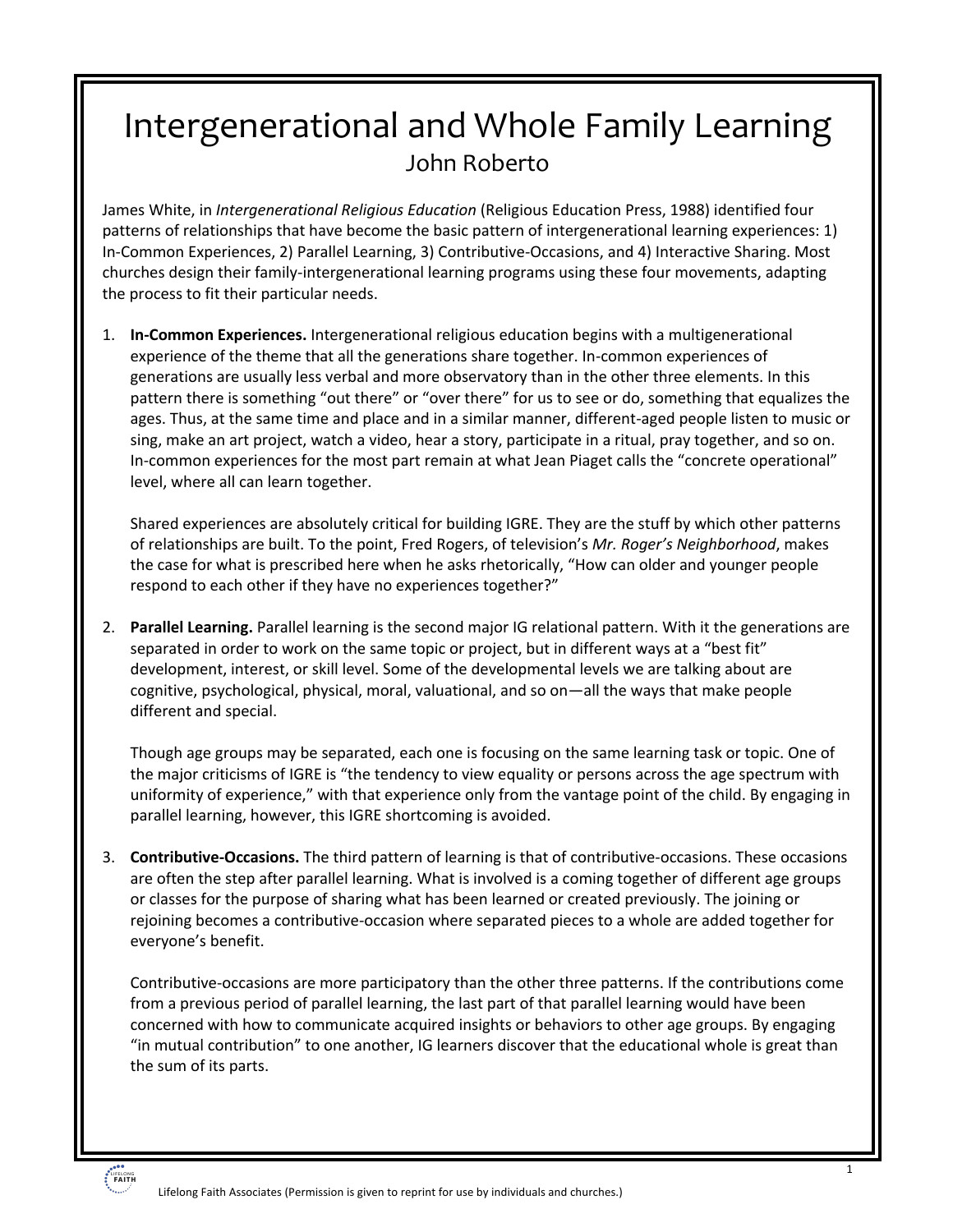Interactive Sharing. Interactive sharing is the fourth major pattern in IGRE relationships. It is a distinctive style or way of learning. Here persons are provided with an opportunity for interpersonal exchange, which may involve experiences or thoughts or feelings or actions. At its best, interactive sharing facilitates a "crossing over" to hear and respond to another's perspective.

In an ideal IGRE program or event, all four of the patterns of relationships will be enacted. People come together and have an in-common experience. Then they break to separately investigate the common subject at a level appropriate for their highest learning abilities. They come back together to present their insights and work in a shared program. Finally, different generations interact with one another, giving and receiving in the exchanges. In the latter case the participants are sharing, reflecting, debating, and dreaming from the side of the other but for their own edification. (See James White, *Intergenerational Religious* Education. Religious Education Press, 26-30)

Together with my colleagues Mariette Martineau, Leif Kehrwald, and Joan Weber we developed a model of intergenerational learning based on White's four patterns.. This process is also described in the book *Intergenerational Faith Formation* by Martineau, Kehrwald, and Weber (Twenty-Third Publications, 2008). In this model, intergenerational learning experiences are designed around a four movement learning process.

Welcome, Community Building and Opening Prayer

- 1. An **All-Ages Learning Experience** for the whole assembly that introduces the theme or topic for the program.
- 2. **In-Depth Learning Experiences** that probe the theme or topic, organized for all ages (intergenerational) or for specific age-groups (families with children or children-only, adolescents, young adults, and adults), and conducted in one of three formats:
	- *Whole Group Format*: learning in small groups with the whole group assembled in one room (age-specific or all ages small groups)
	- *Age Group Format*: learning in separate, parallel groups organized by ages
	- *Learning Activity Center Format*: learning at self-directed or facilitated activity centers (agespecific and/or all ages learning centers)
- 3. An **All-Ages Contributive Learning Experience** in which each generation teaches the other generations.
- 4. **Interactive Sharing** in which people reflect upon the learning experience, share their insights with each other, prepare for living their faith at home and in daily life. Closing Prayer

# Leading a Family and Intergenerational Learning Experience

# **Welcoming Participants & Meal**

*Depending on the time of day, a meal begins the program. Use the meal time to introduce people into the theme of the learning program, build community among the participants, do table activities (especially for children)or model at-home practices, such as prayer or a table ritual.*

# **Gathering and Opening Prayer**

*Welcome people to the program, provide an overview, and lead the opening prayer service.* 

LIFELONG<br>**FAITH**